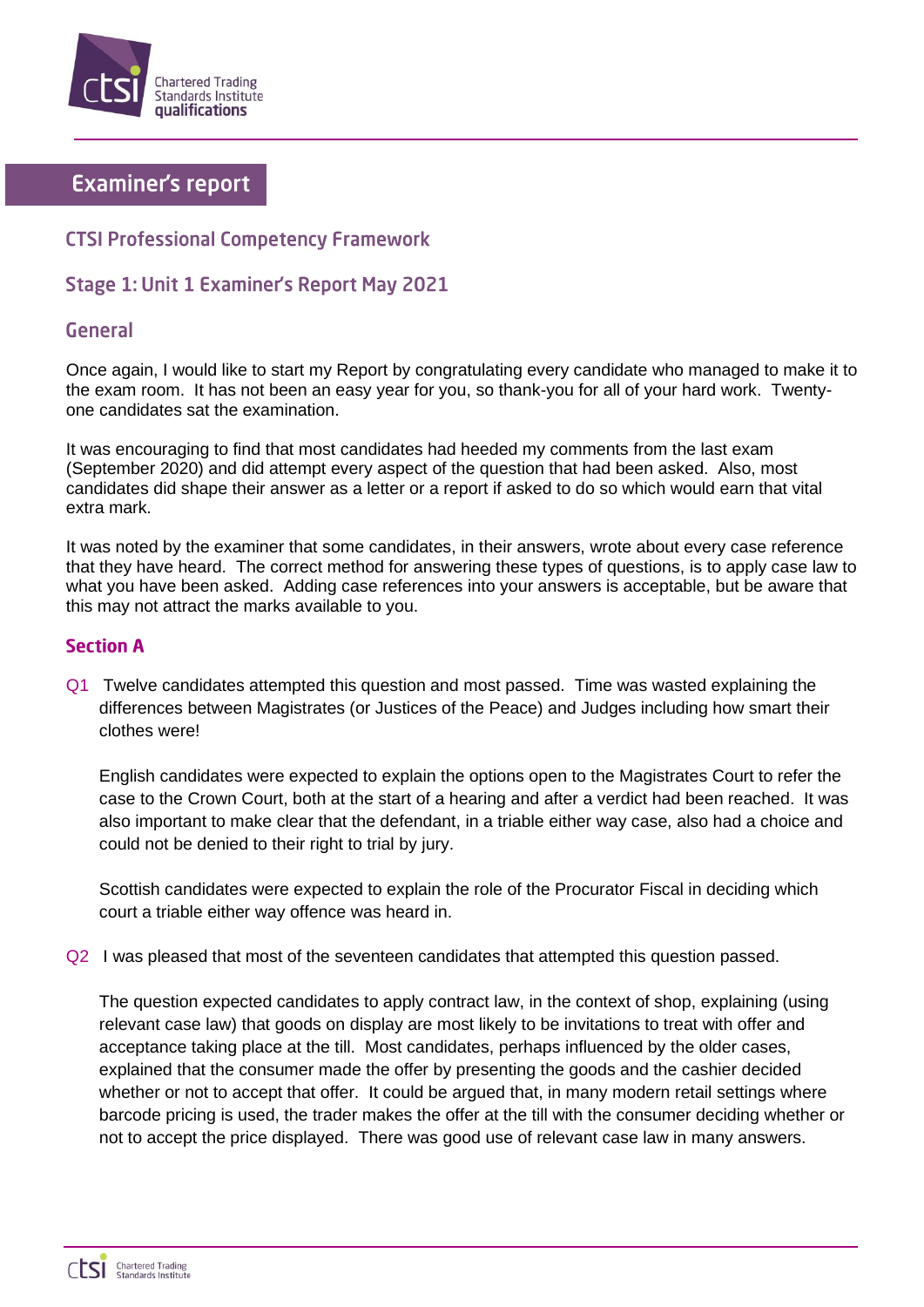Q3 It was really disappointing that the majority of the twelve candidates who attempted this question did not achieve a pass. This might suggest that revision should not just be focussed on the goods provisions of the Consumer Rights Act 2015.

This question required candidates to explain section 50 Consumer Rights Act 2015. This makes a trader liable for what they, or their representatives, say about the business or the service they will provide and the remedies available to the consumer if this right is breached.

Too much time was wasted explaining other rights that consumers have when contracting for services, which is not what the question had asked for.

- Q4 Congratulations to nine out of the twelve candidates, who had clearly revised this topic. This resulted in some very high marks explaining what a misrepresentation was and the different types, with good references to cases that explained the difference between a statement of fact and a statement of opinion.
- Q5 Only three candidates answered this question, and only one achieved a pass. This topic is listed in the syllabus as requiring a working knowledge of case law and the doctrine of precedence, so it was reasonable for it to be covered in the exam.

All candidates referred to case law in their answers to other questions, so it was disappointing that so few could explain how these decisions were reached and how lower courts were bound by the decisions of the higher courts.

Q6 There seems a general fear of unfair terms in this subject and only two of the five candidates that attempted this question achieved a pass.

Candidates were expected to refer to Part 1 & 2 Consumer Rights Act 2015 and how sections 31, 47 and 56 form part of a list of prohibited terms that attempt to exclude consumer's rights when buying goods, digital content and services. Candidates were also expected to explain the enforcement role of Trading Standards, the Competition and Markets Authority and other bodies, who could use both injunctions (interdicts) or undertakings to prevent the use of unfair terms.

#### **Section B**

Q7 This was a very popular questions with most of the fifteen candidates, who attempted, it earning high marks.

Candidates were expected to write a letter to Siobhan explaining her responsibilities, under the Consumer Rights Act 2015, when selling furniture and floor coverings to consumers.

I was impressed how well candidates identified, and quite often explained, the relevant consumer rights. This included section 16, when installation formed part of the contract, but I also accepted section 49 requiring installation to be carried out with reasonable care and skill. It is a particular bee in my bonnet that fitness of goods for their normal purpose is part of the assessment of satisfactory quality (section 9), whereas section 10 makes trader responsible for any particular purpose that has been made known to them - highly relevant for a business who will be advising on what rooms carpets can be laid in.

Most candidates also handled remedies really well, combining this with an explanation of when the revered burden of proof would and would not (short term right to reject) apply. However candidates must be clear, for the sake of their 'day job' that consumer's rights do not end at six months.

Although not expected, I also rewarded information regarding the use of unfair terms. Overall I was very impressed by the level of revision that allowed for a large amount of detailed information to be included in answers.

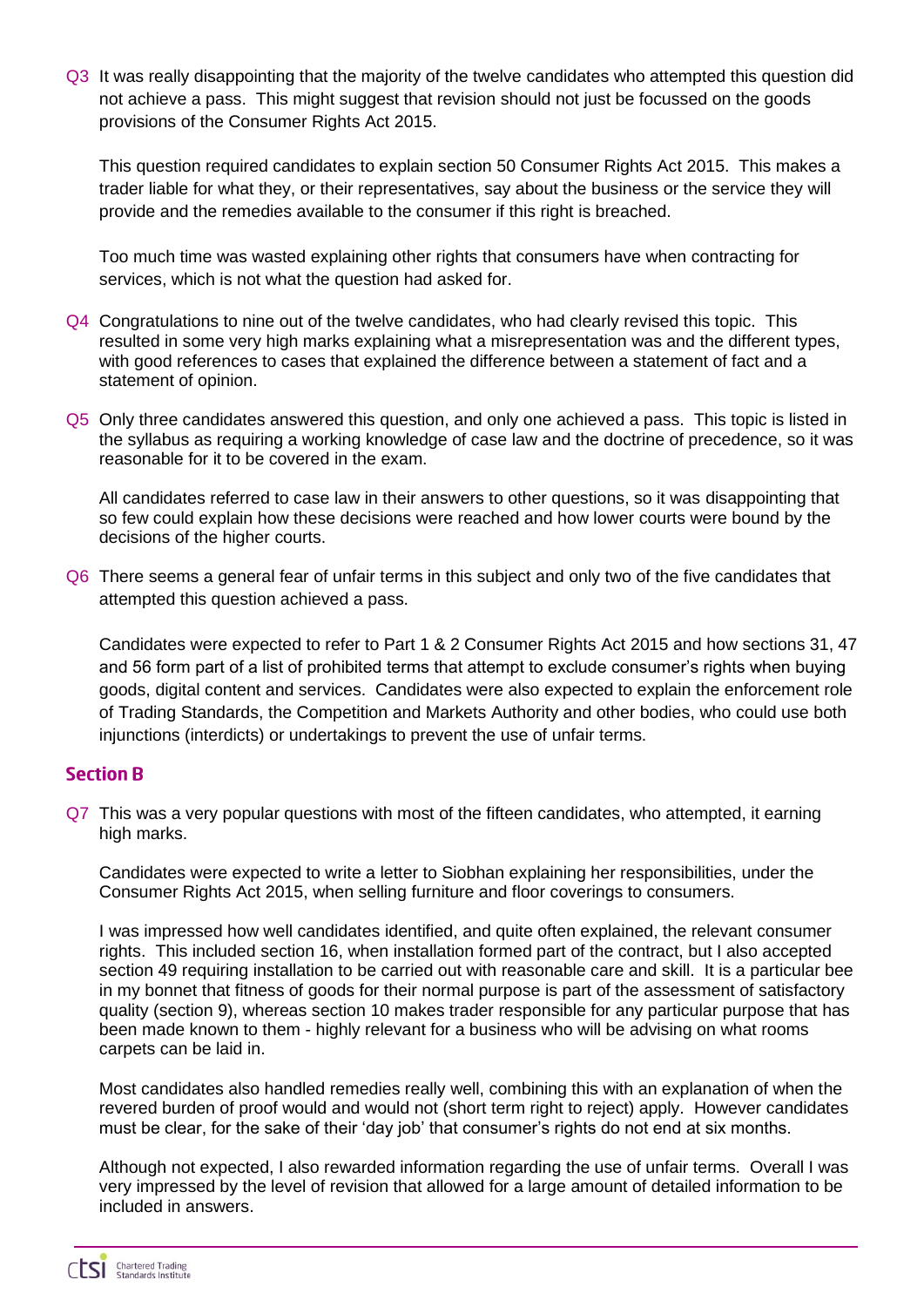- Q8 Those who had revised well were able to achieve high marks by answering this question, with five out of the six candidates doing really well. Best marks were gained from not only explaining the six principles of the Regulators' Code, but also explaining what they meant in practical terms.
- Q9 Eleven candidates attempted this question.

Candidates were expected to analyse four different scenarios that unlucky Martin had encountered on his shopping trip.

With regard to the damage to his car caused by an out of control line of trollies, I had expected candidates to identify that the supermarket were vicariously liable for the actions of a member of their staff and Martin would have a claim in negligence (delict). However the question had not made clear that the car park was free to use, and an alternative approach was accepted based upon contract law and the supermarket's Consumer Rights Act responsibility to deliver their parking service with reasonable care and skill. However some candidates wasted time discussing whether a sign restricting the supermarket's responsibility was binding, the questions simply stated that the supermarket Manager had told Martin that he parked at his own risk.

Most candidates made clear that Martin's contract was with Harry's Hardware for the shear sharpening service, even though the work was carried out by a third party. This then led to a discussion regarding the use of reasonable care and skill.

Several candidates overlooked that the Consumer Rights Act, in section 10, makes a trader responsible for a particular purpose made known to them. Therefore Harry, by advising Martin what paint to use, had bound his business to the right that the paint should work on metal chairs. However, I did also expect a consideration of whether Martin had lost his right to reject by opening the tin and using the paint without reading the instructions, meaning that he could not return the paint in the same condition as when it was sold.

Finally, the llama in the garden was intended to lead candidates to consider Carlill v Carbolic Smoke Ball Co. Was the note through the letterbox an offer to the world at large which Martin accepted by catching and tying up the llama? Some candidates also suggested that the Farm Park had been negligent, which would have dealt with the damage to the dahlias but would not have addressed whether Martin was entitled to the £50 reward.

Q10 Only eight candidates attempted this question.

a) The best answers included an accurate definition of satisfactory quality and applied this to cars, in practical terms, citing relevant case law. I felt several candidates wanted to throw in any case relating to goods, which were not really relevant to the sale of second-hand cars.

b) This part seemed to throw several candidates and was simply looking for an explanation that, for motor vehicles only, the refund for the final right to reject could always be subject to a deduction for usage, unlike other goods where a full refund has to be given for the first six months from when the consumer obtained the goods.

c) Most candidates wrote well about ADR schemes, but did not always make clear that there were different types - conciliation, mediation and arbitration. Most candidates identified relevant benefits and risks and the best answers made these relevant to the motor trade.